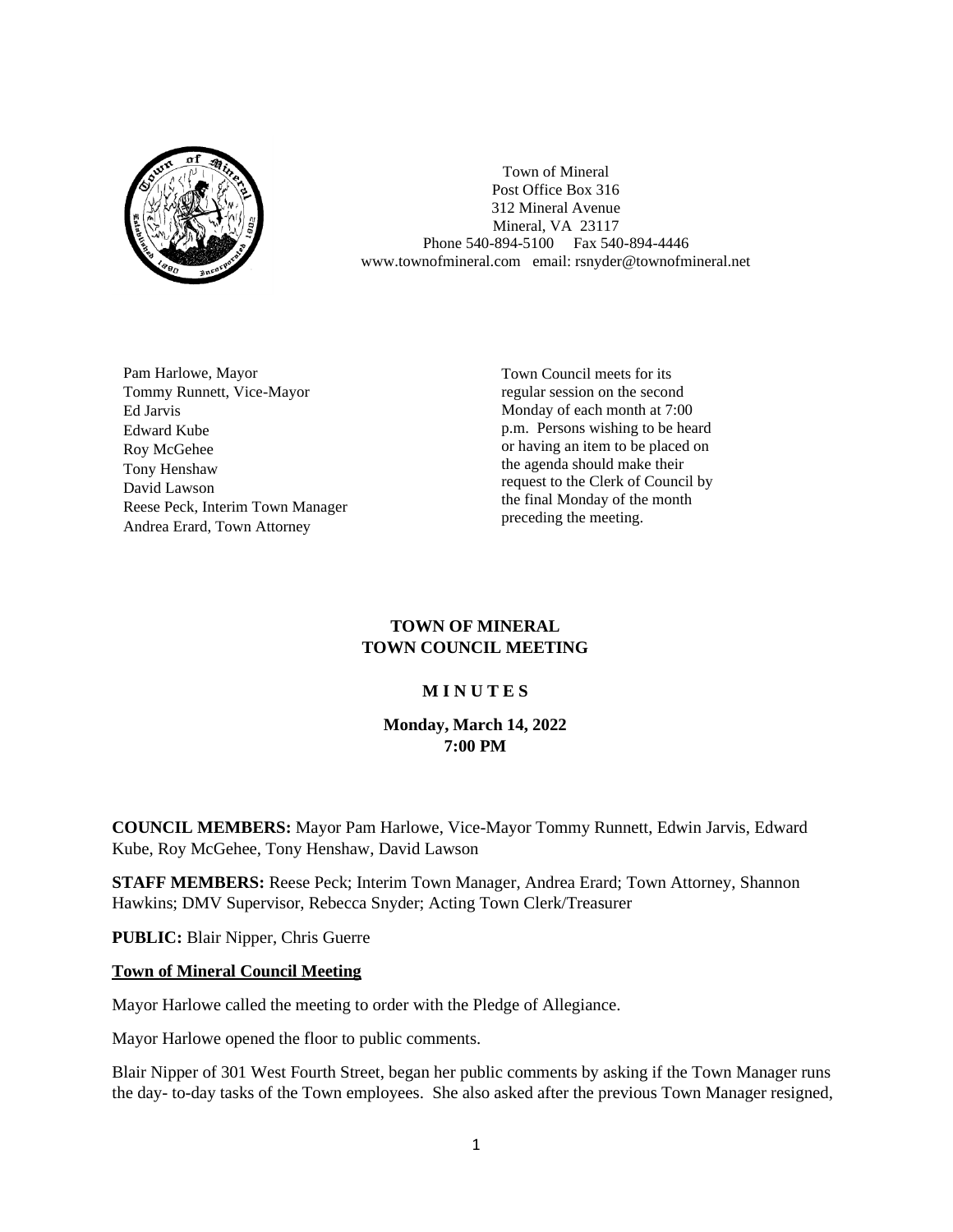who ran the day-to-day tasks of the Town employees. Ms. Nipper continued to ask who was responsible to assure the Real Estate tax bills were correct before they were mailed to residents. Mayor Harlowe answered, the tax bills came from Louisa County. Ms. Nipper explained her concerns of a discrepancy between Louisa and the Town of Mineral's assessment of the real estate value, further saying that everyone's tax information is wrong.

Chris Guerre of 80 Saint Cecilia Avenue explained his concerns that the Real Estate tax bills are wrong in regards to the land value and building value. He continued to explain the Personal Property tax bills are wrong in regards to the tax relief rate of 48%. Mr. Guerre spoke of the Virginia Code that says the time the bills are mailed out the due dates must have at least two weeks between the dates. Mr. Guerre went on to speak of the properties near his place of residence; the old school house and the building on 98 Saint Cecilia Avenue. He inquired if there are liens on the buildings. He detailed his research at the Courthouse on finding lien information on both buildings.

Roy McGeHee of 714 Saint Frances Avenue explained how he never received his Personal Property bill in the mail and had to come to the office to pick it up. He also explained how the Town needs to send the tax bills to the mortgage companies. In his 35 years of living in the Town of Mineral, he never has had this much trouble with the tax bills.

**Motion was made by Councilman Runnett to approve the agenda for the March 14, 2022 Town Council Meeting as presented. Seconded by Councilman Henshaw. Motion was passed with a unanimous vote.** 

| <b>Tommy Runnett</b> – yes | <b>Roy McGehee - yes</b>  |  |
|----------------------------|---------------------------|--|
| Ed Jarvis- yes             | <b>Tony Henshaw - yes</b> |  |
| Ed Kube- yes               | David Lawson - yes        |  |

#### **Approval of Council Meeting Minutes**

Councilman Kube reviewed the Town Council Meeting Minutes for the month of January 2022 and suggested the necessary corrections.

**Motion was made by Councilman Kube to approve the January 10, 2022 Town Council Meeting Minutes. Seconded by Councilman Runnett. Motion was passed with a unanimous vote.** 

| Tommy Runnett – yes | <b>Roy McGehee - yes</b> |
|---------------------|--------------------------|
| Ed Jarvis- yes      | Tony Henshaw - yes       |
| Ed Kube- yes        | David Lawson - yes       |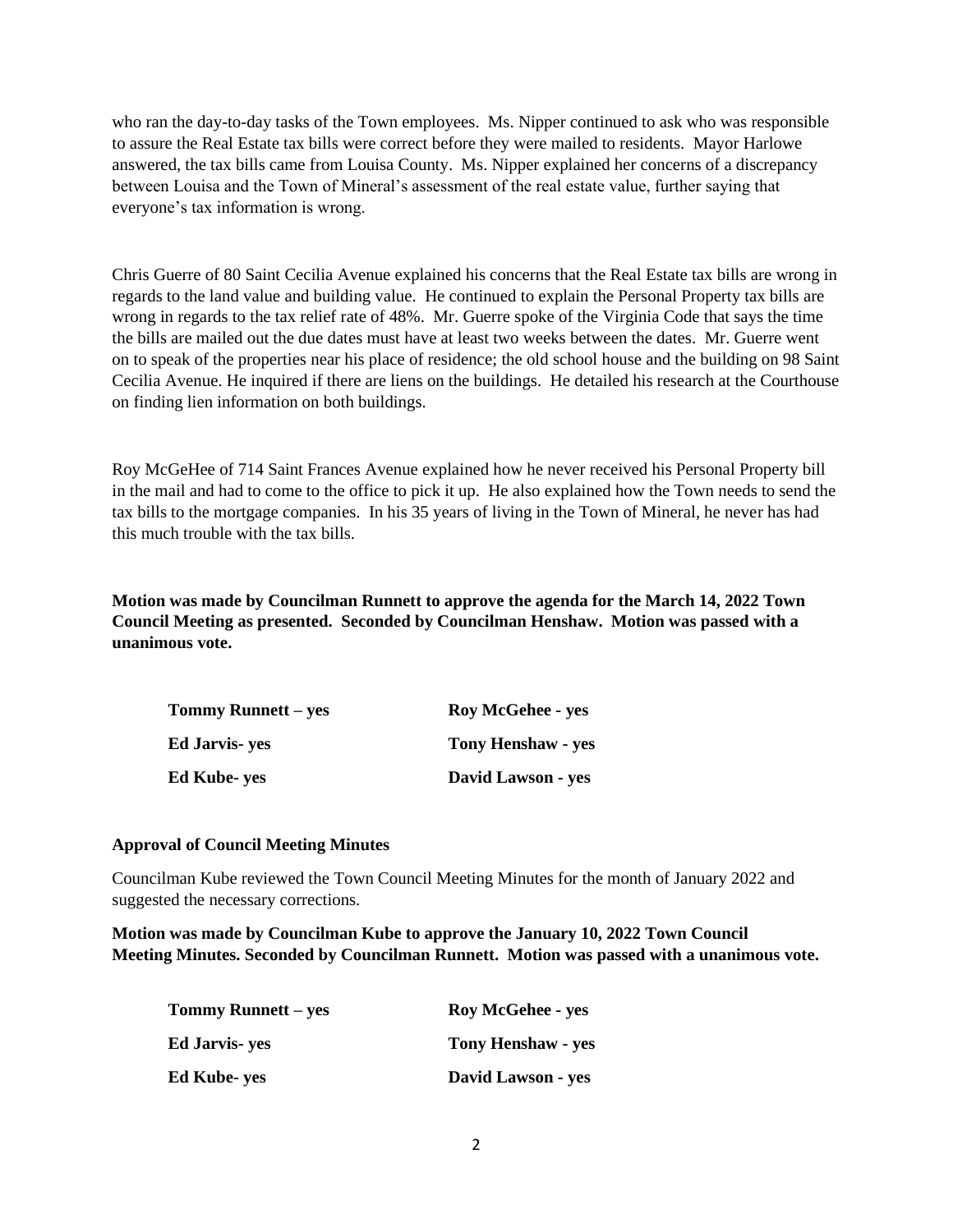Councilman Kube reviewed the Town Council Meeting Minutes for the month of February 2022 and suggested the necessary corrections.

**Motion was made by Councilman Kube to approve the February 14, 2022 Town Council Meeting Minutes. Seconded by Councilman Henshaw. Motion was passed (5-0-1).** 

| Tommy Runnett – yes | <b>Tony Henshaw - yes</b>    |
|---------------------|------------------------------|
| Ed Jarvis- yes      | David Lawson - yes           |
| Ed Kube- yes        | <b>Roy McGehee - abstain</b> |

#### **Approval of Bills to be Paid**

Rebecca Snyder presented the Bills to be Paid report for the month of March and answered questions regarding a few of the invoices.

**Motion was made by Councilman Jarvis to approve the March Bills to be Paid, Councilman Runnett seconded. Motion was passed with a unanimous vote.**

| <b>Tommy Runnett</b> – yes | <b>Roy McGehee - yes</b>  |  |
|----------------------------|---------------------------|--|
| <b>Ed Jarvis</b> - yes     | <b>Tony Henshaw - yes</b> |  |
| <b>Ed Kube- yes</b>        | David Lawson – yes        |  |

#### **Town Manager and Staff Reports**

The following staff reports were presented to the Council:

Acting Town Clerk/Treasurer report presented by Mrs. Rebecca Snyder

Interim Town Manager report presented by Mr. Reese Peck

DMV Supervisor report presented by Ms. Shannon Hawkins

#### **Town Attorney Report**

The Town Attorney, Ms. Andrea Erard, spoke on the previous question whether 'No Trespassing' signs are allowed to be set up at Luck Field. Yes, the signs are allowed to be posted. Verbiage should be clear to exclude games or other recreational purposes. Ms. Erard further explained the US Supreme Court has signed ordinances of content neutral with the example of political signs, the size can be regulated but what is said on the sign cannot be regulated. The decision was made to table the sign for Luck Field until next month to allow time to reach out to the Little League coaches to gain information on their game schedules.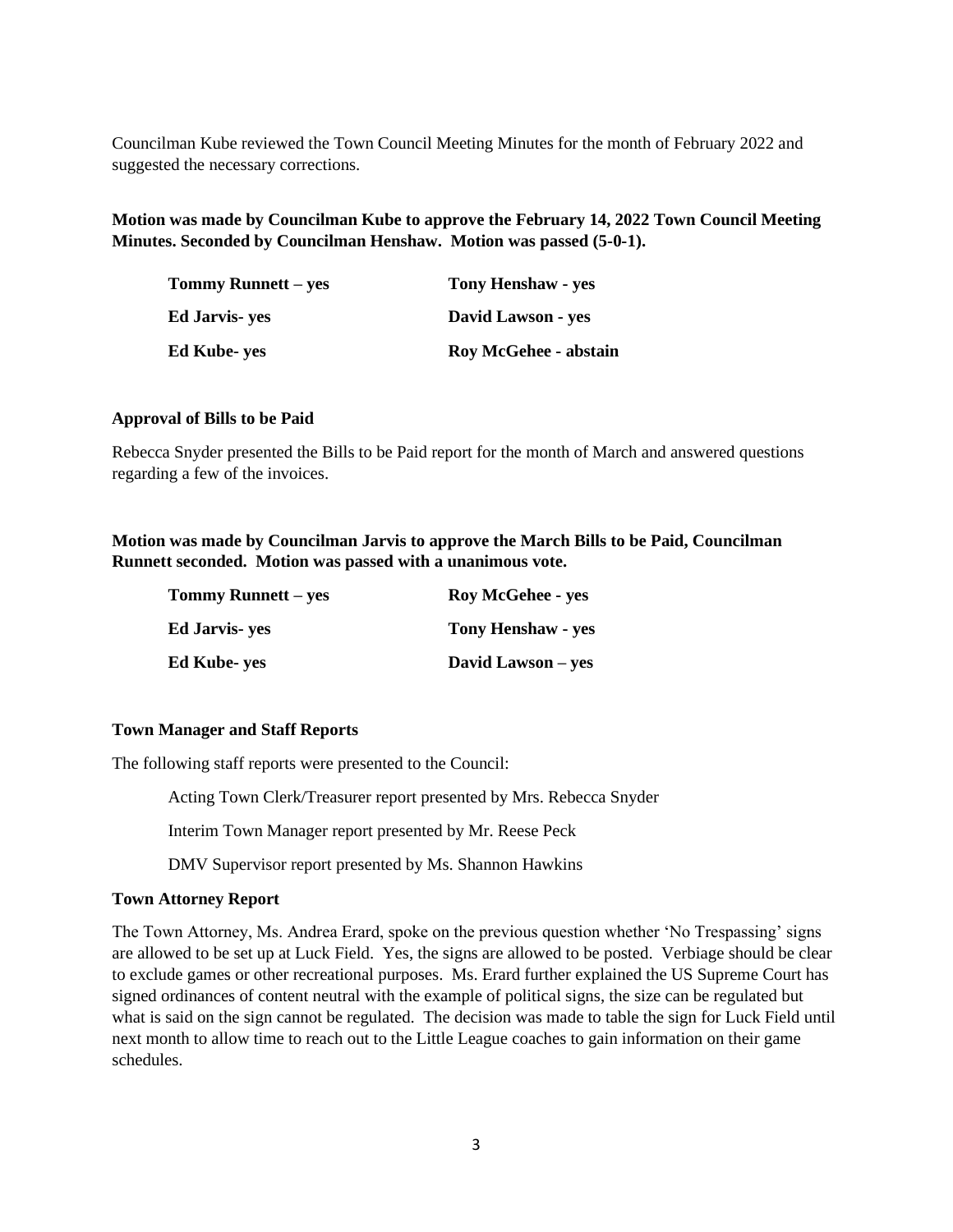### **Standing Committee Reports**

Auditor Committee Report presented by Councilman Kube. At this point, a date has not been given when the auditors will begin to examine the Town's finances. The paperwork the auditors need to begin the process has been collected and delivered. The audit should begin one month after the needed paperwork has been received and the process will take one and a half months to complete.

Beautification/Anti-Litter Committee was presented by Councilman Kube. April is Beautification month and the Farmer's Market will start in May. An effort will be made for litter control and mulching the grounds.

Building Committee report was presented by Councilman Jarvis discussing the Old Town Hall building. Trash was left behind that needs to be cleaned up as well as scratch marks on the floors from chairs. The furnace has been serviced and tuned up. The thermostat has been set to 60 degrees to avoid humidity causing damage to the plaster. There has been interest in renting the building but at this point the Town is still waiting for a new tenant to rent. Advertising for the building being up for rent is too expensive at this time.

Budget and Finance Committee: no report

Cemetery Committee report presented by Councilman Runnett. The mowing season for the cemetery will start next week. The website has been updated to ask families to remove decorations that are placed on the ground, any decorative pieces that are attached to the headstones or held by vases are permitted to remain at the cemetery sites. Facebook needs to be updated with the same message as the website.

Communication Committee report presented by Councilman Kube discussing the Town website. Next year's budget will include upgrading the website. The sound system in the conference room will be set up and used starting next month.

Economic Development Committee presented by Councilman Lawson explaining the owners of the new coffee shop in Town are moving forward with their plans.

Personnel Committee: no report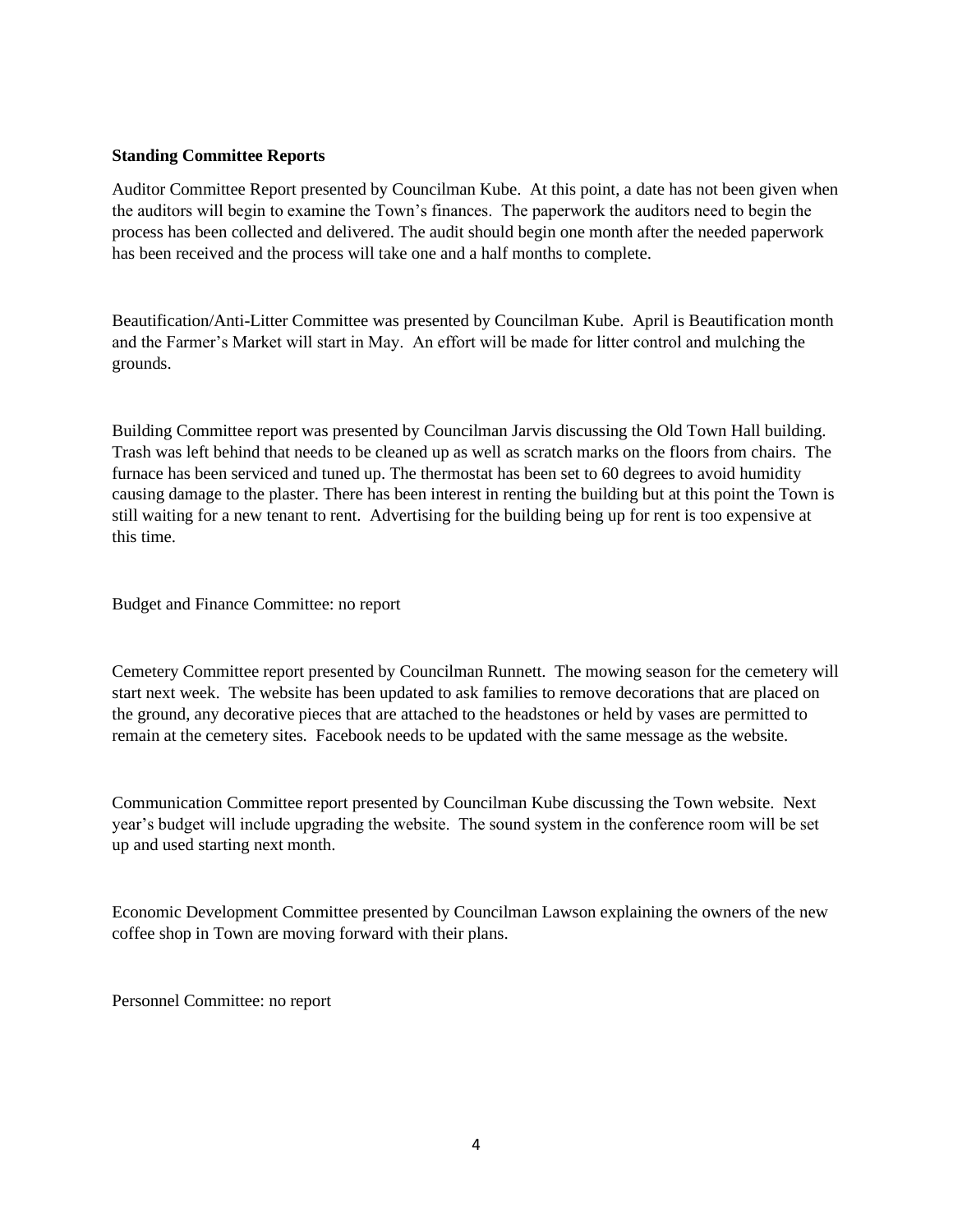Planning Commission report presented by Mr. Jim Snider. The monthly meetings have been moved to the third Thursday of each month starting at 6:30 pm. The new meeting schedule has been posted on the bulletin board outside the Town Office.

Police and Legal Matters Committee report presented by Councilman Runnett. The building across the street from Miller's Market is in the process of being cleaned up by the owner and may be put up for sale. This site is zoned for commercial use and therefore could potentially attract a new office to go into business in the Town. The Town is waiting on plans for the demolition of the abandoned house at 98 Saint Cecilia Avenue. Councilman Runnett will follow up with the owner of the property.

Streets Committee report presented by Councilman Runnett. The tree at Mrs. Seay's property has been taken care of. Mayor Harlowe and Councilman Runnett have sent a letter to Jamie Glass at VDOT requesting three items to be addressed in the Town, including the 'Do Not Block' sign at the traffic light be moved due to near-missed rear end accidents. Yellow traffic barriers have been requested by the Express Lane to prevent vehicles from cutting off other vehicles at the intersection. Lastly, sections of Piedmont Avenue and Albemarle be graded and graveled.

Water and Sewer Committee presented by Councilman Runnett expressing the concern over the bills from the Louisa County Water Authority. Councilman Runnett will discuss the water usage bill with the Authority. The report continued with an explanation of the Saint Frances Pump Station, searching the man holes for the problem areas. He also described a 40-year-old installation of water lines that now has a four-foot-long root ball interfering with the line. The Town has gotten to the point that if Roto Router is unable to find the source of the water problems, Virginia Contractors will be called to dig up the problem areas to find the exact locations of the leaks. Finally, Councilman Runnett told the Council the old water meters were sold to the Salvage Yard for \$1,800. The check will be applied to the Water and Sewer account.

## **Old Business**

There will be a Public Hearing next month for the Planning Commission and to change the election from May to November.

## **New Business**

All bank accounts need to have the bank cards updated to include the Mayor; Pam Harlowe, the Vice Mayor; Tommy Runnett, the Town Clerk/Treasurer; Rebecca Snyder and the Town Manager; Reese Peck.

**Motion made by Councilman Runnett to have the signature cards on all accounts only include Mayor Pam Harlowe, Vice Mayor Tommy Runnett, Town Clerk/Treasurer Rebecca Snyder and Town Manager Reese Peck. Seconded by Councilman Lawson. Motion passed with a unanimous vote.** 

| <b>Tommy Runnett – yes</b> | <b>Roy McGehee - yes</b>  |
|----------------------------|---------------------------|
| <b>Ed Jarvis- yes</b>      | <b>Tony Henshaw - yes</b> |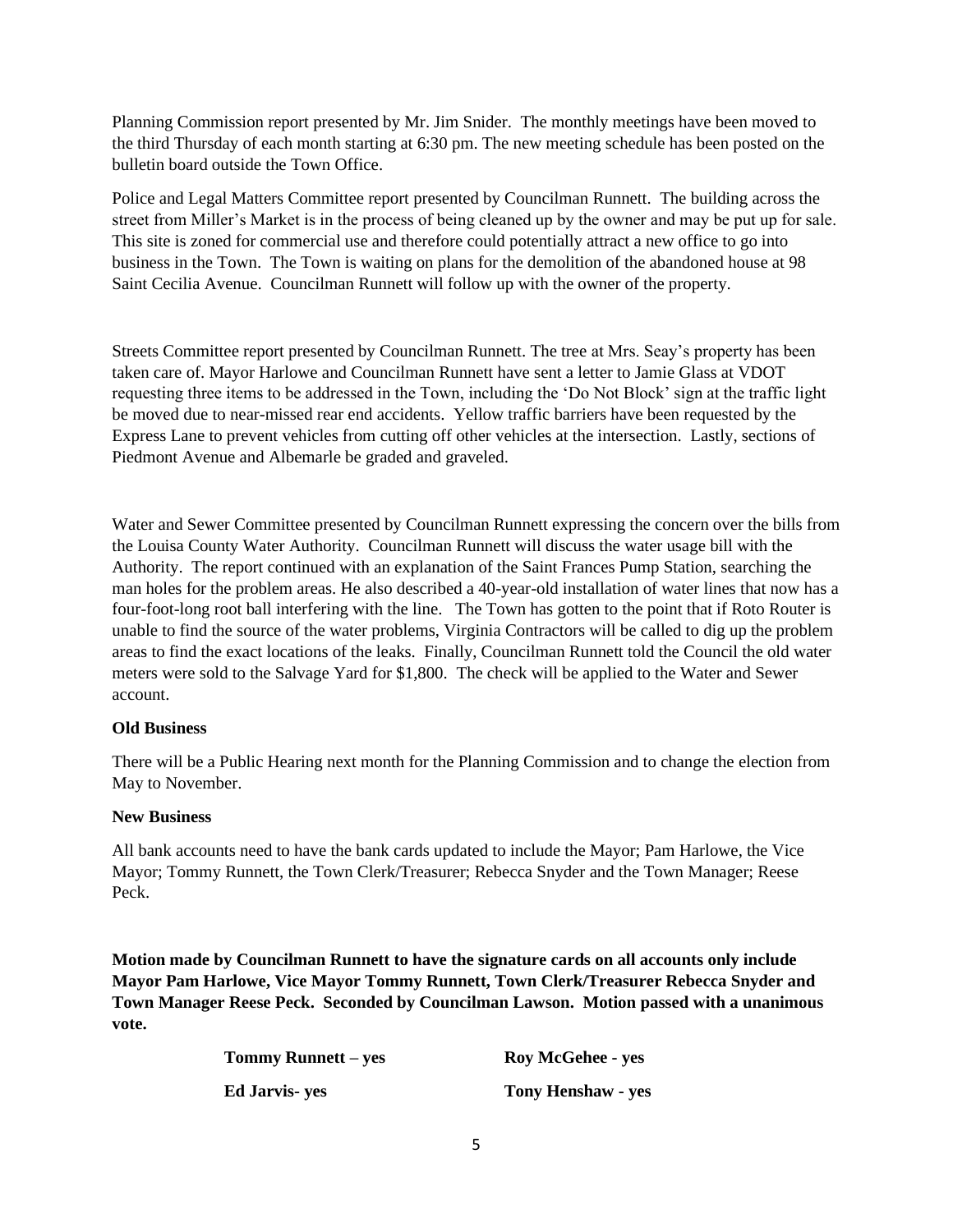Mr. Reese Peck spoke on the health insurance renewal for the Town employees. The two plans he reviewed were the Premium plan and the Key Advantage 500. Mr. Peck recommends the Council select the Key Advantage 500 plan with the savings going towards the salary cost for the employees. Councilman Lawson concurred with the recommendation.

**Motion made by Councilman Lawson to adopt the Key Advantage 500 Health insurance plan for the Town employees. Seconded by Councilman Kube. Motion was passed with a unanimous vote.** 

| Tommy Runnett – yes   | <b>Roy McGehee - yes</b>  |
|-----------------------|---------------------------|
| <b>Ed Jarvis- yes</b> | <b>Tony Henshaw - yes</b> |
| Ed Kube- yes          | David Lawson – yes        |

**Motion made by Councilman Runnett to appoint Reese Peck, Interim Town Manager, as Zoning Administrator and have this job duty added to the Town Manager Job Description. Seconded by Councilman Lawson. Motion passed with a unanimous vote.** 

| Tommy Runnett – yes | <b>Roy McGehee - yes</b>  |
|---------------------|---------------------------|
| Ed Jarvis- yes      | <b>Tony Henshaw - yes</b> |
| Ed Kube- yes        | David Lawson – yes        |

**Motion made by Councilman Lawson to adopt the budget schedule for Fiscal year 2022-2023 as presented and equalizing the tax rate for the real property taxes. Seconded by Councilman Runnett. Motion passed (3-0-3).**

| <b>Tommy Runnett</b> – yes | Ed Jarvis - abstain    |
|----------------------------|------------------------|
| <b>Roy McGehee- yes</b>    | Ed Kube - abstain      |
| <b>David Lawson- yes</b>   | Tony Henshaw – abstain |

**Resolution made by Councilman Lawson for the prepayment of routine and/or recurring bills before authorization by Town Council to avoid late fees. Seconded by Councilman Jarvis. Resolution 2022-01 passed with a unanimous vote.** 

**Tommy Runnett – yes Roy McGehee - yes**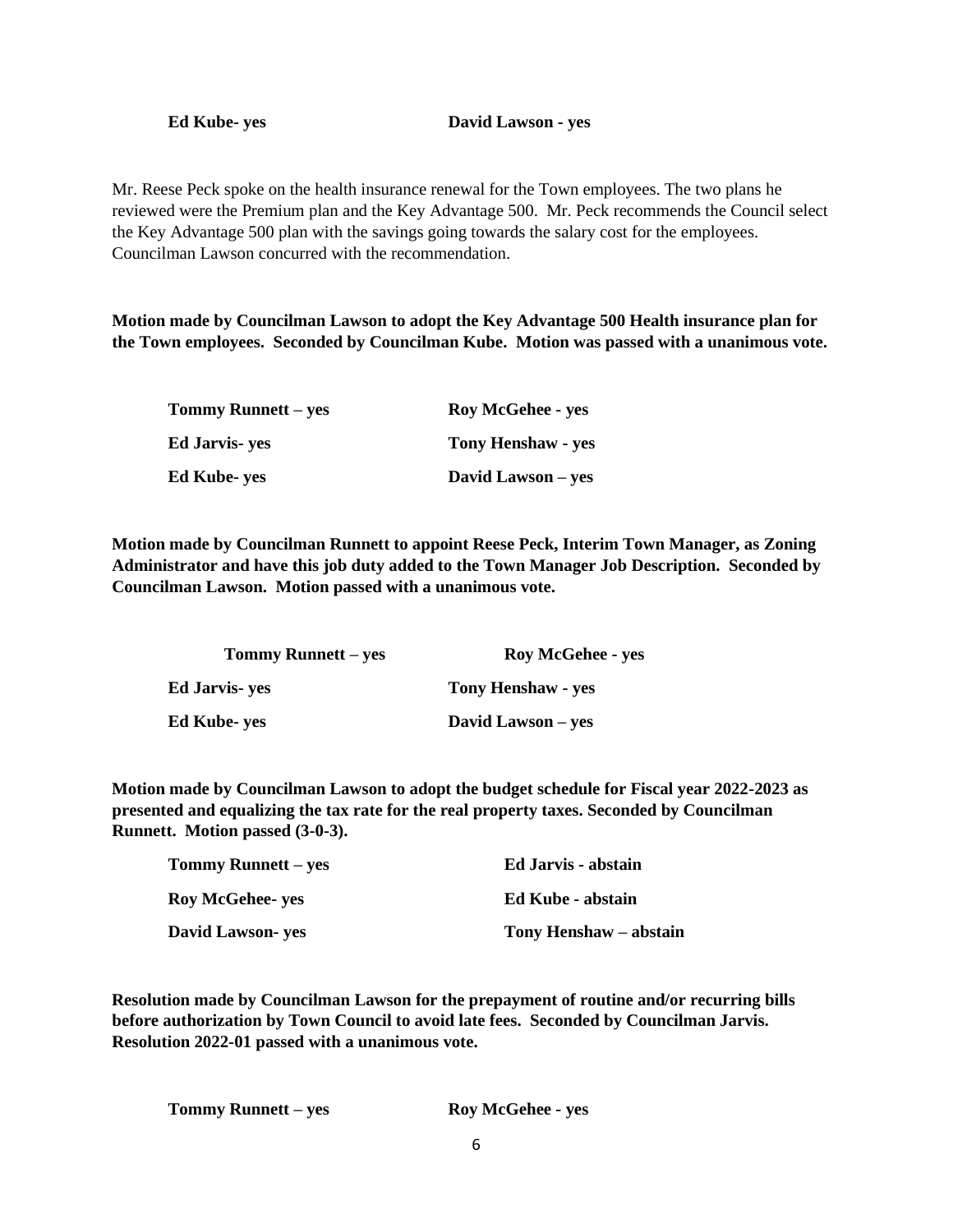| <b>Ed Jarvis</b> - yes | <b>Tony Henshaw - yes</b> |
|------------------------|---------------------------|
| <b>Ed Kube-yes</b>     | David Lawson – yes        |

**Motion made by Councilman Kube to go into closed session 2.2-3711(A)(8) for consultation with legal counsel regarding four specific matters requiring the provision of legal advice – 1) Personal Property and Real Estate tax due date, penalty, and interest, 2) liability of the Mayor and Town Council, 3) VRS requirements and 4) 2.2-3711(A)(1) for the discussion of the performance and compensation of two specific employees. Seconded by Councilman Henshaw. Motion passed with a unanimous vote.** 

| <b>Tommy Runnett</b> – yes | <b>Roy McGehee - yes</b>  |
|----------------------------|---------------------------|
| Ed Jarvis- yes             | <b>Tony Henshaw - yes</b> |
| Ed Kube- yes               | David Lawson – yes        |

**Go back into open session**

**Motion was made by Councilman Lawson to reconvene and certify that only the matters identified in the motion to go into closed meeting were heard, discussed or considered. Seconded by Councilman Jarvis. Motion was passed with a unanimous vote.** 

| <b>Tommy Runnett – yes</b> | <b>Roy McGehee - yes</b>  |
|----------------------------|---------------------------|
| Ed Jarvis- yes             | <b>Tony Henshaw - yes</b> |
| Ed Kube- yes               | David Lawson – yes        |

**Resolution was made by Councilman Jarvis concerning the roles and responsibilities of the Town Manager. Seconded by Councilman Lawson. Resolution 2022-02 was passed with a unanimous vote.**

| <b>Tommy Runnett – yes</b> | <b>Roy McGehee - yes</b>  |
|----------------------------|---------------------------|
| Ed Jarvis- yes             | <b>Tony Henshaw - yes</b> |
| Ed Kube- yes               | David Lawson – yes        |

**Motion was made by Councilman Kube to adjourn the meeting. Seconded by Councilman Henshaw. Motion was passed with a unanimous vote.** 

**Tommy Runnett – yes Roy McGehee - yes**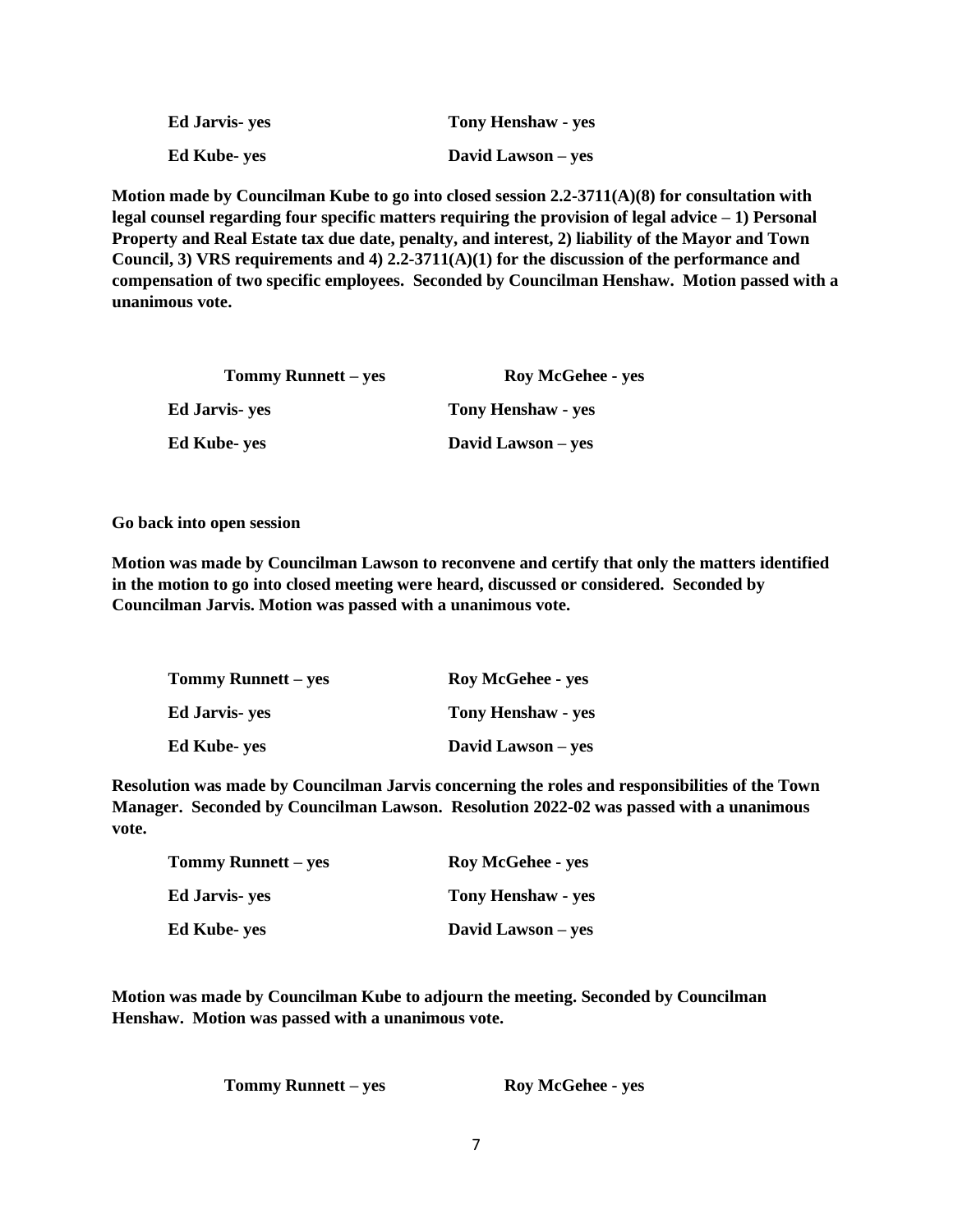**Ed Jarvis- yes Tony Henshaw - yes**

**Ed Kube- yes David Lawson – yes**

# RESOLUTION 2022-01 AUTHORIZING PAYMENT OF BILLS

WHEREAS it is necessary for bills related to the operation of the Town of Mineral so as to avoid penalties and late fees; and

WHEREAS the Mineral Town Council wants to authorize the Town Treasurer to pay the Town's bills in a timely manner rather than wait for formal approval by the Town Council.

NOW THEREFORE BE IT RESOLVED by the Mineral Town Council at its regular monthly meeting on March 14, 2022 that the Town Treasurer is authorized to pay routine bills associated with the operation of the Town, as well as the cost of special projects that were previously approved by the Town Council, provided that the bills were approved as part of the current budget, and provided that the bills are then presented to the Town Council for formal authorization at the next regular monthly meeting of the Mineral Town Council.